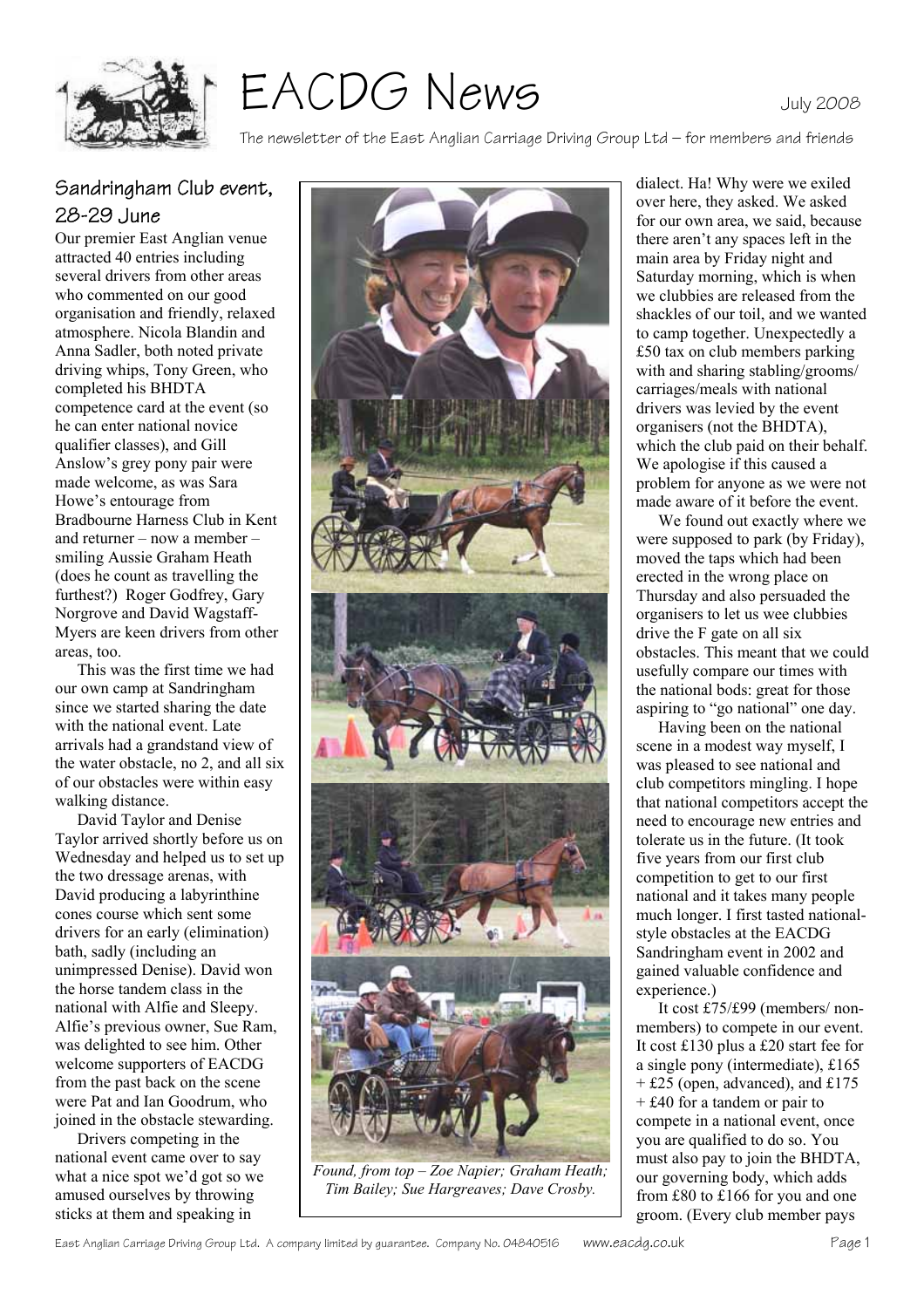about £15 to the BHDTA, half of which is for insurance.) It's a big leap in the standard of competition. When you compete in the national, you have the pleasure of driving more advanced dressage tests, get points on the national league and may qualify for the finals at Windsor, of course.

 Our ultra-keen pre-novices had jumped up and down until we let them come – the first time the club has held this class here – to do dressage, cones and only section E (the

cross-country bit with the obstacles in it). Then some of them stood in the middle of the extensive obstacles and said, now we know what you meant when you said the obstacles are harder… They were all gated to  $F$  – only 36 gates to remember, folks. But they were undaunted and had their usual good-humoured competition. (Zoe Napier got her money's-worth by attempting to start at the beginning of section A of the marathon but, as it was being dismantled, she was sent on her way to start eventually at E. We were a little concerned when she didn't appear for some time…)

 Lorna Gordon was a small pony class loner, although Janet and Nigel Sycamore came to see the lie of the land. The difficulty was the water obstacle. This required going in and out of the water several times and we'll discuss options next time as this was quite tough on the pony.

 Marathon day: Mike and I started at 10 am, going first because Mike was also scoring. Our section A was three kms shorter than the national's and we enjoyed a scenic well marked route although it included walking on an unpleasantly busy road. Our day was made when the Duke of Edinburgh drove up behind us in his car at the finish of E to ask how we'd gone.

 Mike was assisted in his scoring by Isabel Bailey and by Janice



 *Lizzie Johnson at the water obstacle.* 

Parker keeping up with the score collecting, sweeping behind each class, on Sunday. Interim results were on our website on Saturday and the full results were on the internet by 5pm on Sunday.

 Zoe Morgan, who was supporting Wilf Bowman-Ripley in the national, came over to our camp at regular intervals and helped, among other things, to put away the arenas at the end of Saturday. Club members have an open invitation to help clear up – when lots of people give up a few minutes of their time it makes a big difference!

 On Saturday, aware that we needed the evening to walk obstacles, we had a technical briefing from Jean Lane, dressage rosettes were presented and we had a get-together



*From top, Cathy Gilbert is timed through the start by one of the air cadets; David Taylor, Derek Seaman grooming, at Sandringham; Brian and Wendy Embleton; Sacha Clarke, Blandings.* 

with free drinks and nibbles. Dave Crosby mixes a mean Pimms… (Harry Luff had kindly taken on the technical delegate's role on Saturday.)

 Six air cadets from King's Lynn were seconded to help us over the weekend. They were without exception hard working, enthusiastic, polite and a real pleasure to have around, some even saying they'd like to have a go on the backstep – one day.

 "Thank you" to everyone who tidied up their stabling/ grazing areas before they left and to everyone who took their rubbish home (but not to the owner of three bags of rubbish stacked by the loos). Brian Embleton gets the "golden shovel" award for clearing up one person's pony's last deposit (we know who you are!) just as it was beginning to pour with rain… Please clear away your horse waste - it's a small job (!) for you but a large job for us – and we want to be invited back.

*Thank you,* everyone who helped to make the event such a success, especially Ginny White, who took over the catering at very short notice and provided excellent lunches on Saturday and Sunday for the volunteers.

 Chris Doughty saw us safely through the event. Hilary Ray (in a smart new jacket) juggled the stewards list with her usual magic and we were well provided with help on both days.

**In the national:** Alan Clarke won the pony team class; Gary Power was eliminated in the obstacles. Tracey Fletcher won open pony. Stephanie Byrne, pony pairs, was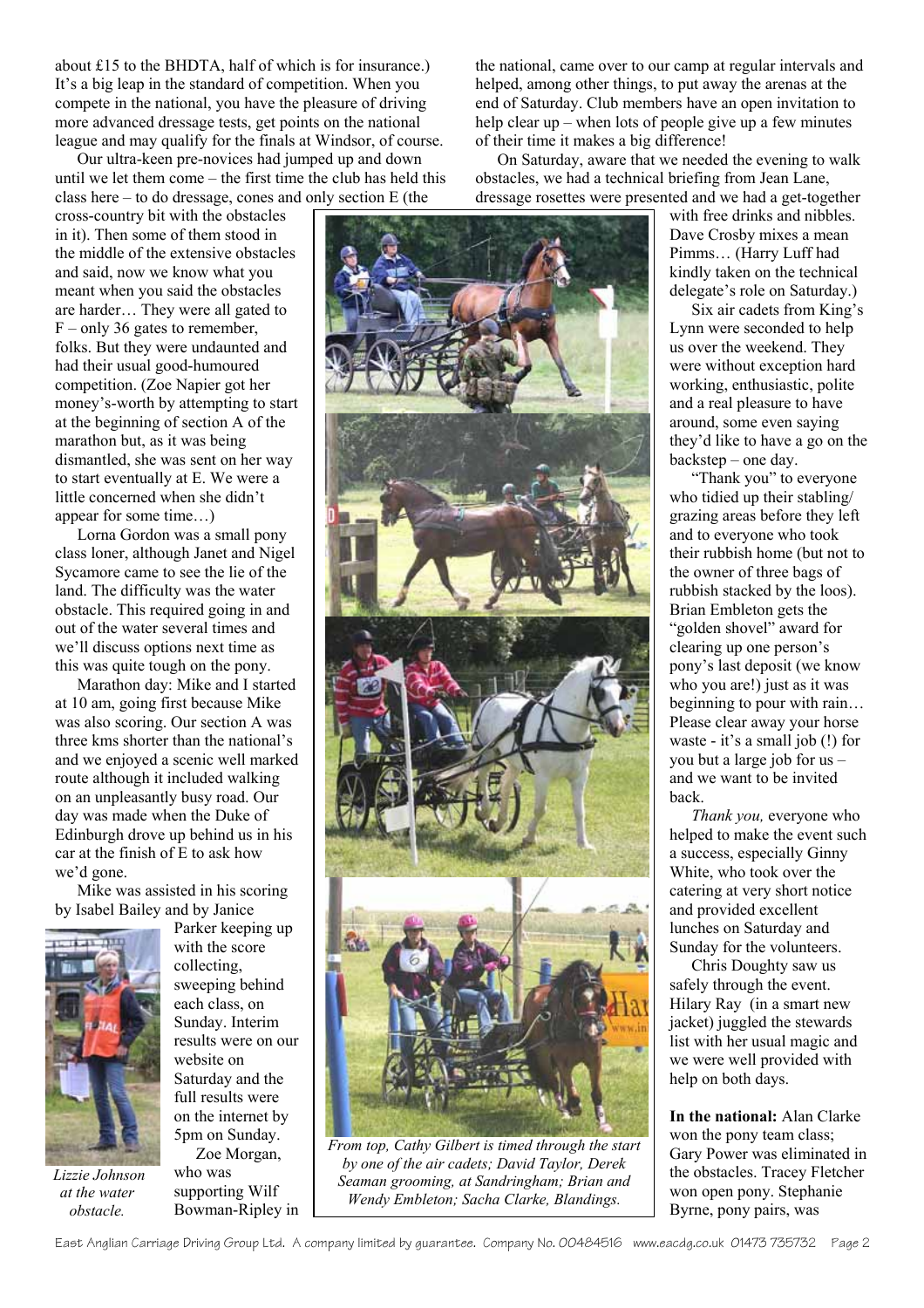eliminated in the cones. Amanda Wells, pony tandems, was eliminated twice in the obstacles, while Sue Mayes won it. Wilf Bowman-Ripley led the horse pairs class until cones, then came second to Mark Broadbent of Fenix Carriages. Sue Botley, the only lady whip in the class, was sixth; Terry Selway was eliminated. Frances Collings of Jack-in-a-box was tenth in the advanced horse class. Chris Smith was E'd in obstacle 8. David Taylor won the horse tandem class with a fast marathon.

# Blandings Farm Training, 20-21 June…

Two days of training led up to a well-supported one-day "insideout" event on the Sunday. Mike Daniell was only available on Friday and Claire Bourne trained on Friday and Saturday. Both trainers worked very hard with a variety of turnouts and drivers and made improvements. Our only disappointment was to have to turn away a few people who wanted to come but who booked too late.

 Please note that some people must have the early training sessions! It helps us to know if you are coming to a training event in the morning or arriving the evening before so please write this on your entry form. Those who book early are more likely to get the time they prefer but we can't guarantee this…

# One-day event, 22 June

A surprising 37 entries turned up for this inside-out event, so called because it follows the indoor trials format of repeating the same obstacles (and is held outside). We used three obstacles twice, including the water, and there was good competition in most classes.

Despite many of our regular



*Blandings, 22 June, from top, Rachel Horton; Charlotte Snow; Grace Smith; Amanda Valderas.* 

with Guy in the afternoon. Claire Bourne kindly returned to judge the dressage.

 Janet Sycamore, pioneer of the class, doubled the small pony entry to two. Shetland Lola was joined by eight-year-old Grace Smith with Pickle. Mark Bell was the lone tandem and pony pairs mustered Tim Bradford and Tabitha King.

 Partially-sighted and disabled driver Anne Yemm's pony became too strong for her on the second approach to the obstacles and took off after Martin Yemm involuntarily exited the backstep. Anne was tipped out of the carriage as they went into the corn. The pony trotted off through the crop and was bravely (and very carefully) caught by Liz Hope, sprinter/photographer from Equine Images, near the water obstacle.

 Jon Ince, our paramedic, attended to Anne immediately and an ambulance arrived within a few minutes. Luckily Anne was not badly hurt and after a brief visit to Addenbrookes Hospital she was back home the same evening. Martin said there was no lasting damage to himself, Anne or Friday the pony the next day. He says they are all very grateful for the quick and generous responses from people and thanks everyone for their kindness on the day and since. Naturally, we wish them all a speedy recovery.

 The club is grateful to everyone for their help and especially to Louise and the Garget family, to John Ince and also to our Safety Officer, Nigel Collins.

 After this incident the event continued, the secretary's tent blew away, but there were no further excitements. Thank you to Rachel and Matt Horton in particular for their extra tent pegs and assistance, with others, in righting the tent.



volunteers being absent because they were stewarding the following weekend at Sandringham, we mustered sufficient good-hearted souls to observe and record as required around the course. Barry and Heather Nestel came all the way from Kent to help, which they did all day, from dressage writing and arena stewarding in the morning to timing an obstacle

*Right, Milly Bradford was a conscientious obstacle observer at Blandings, 22 June.*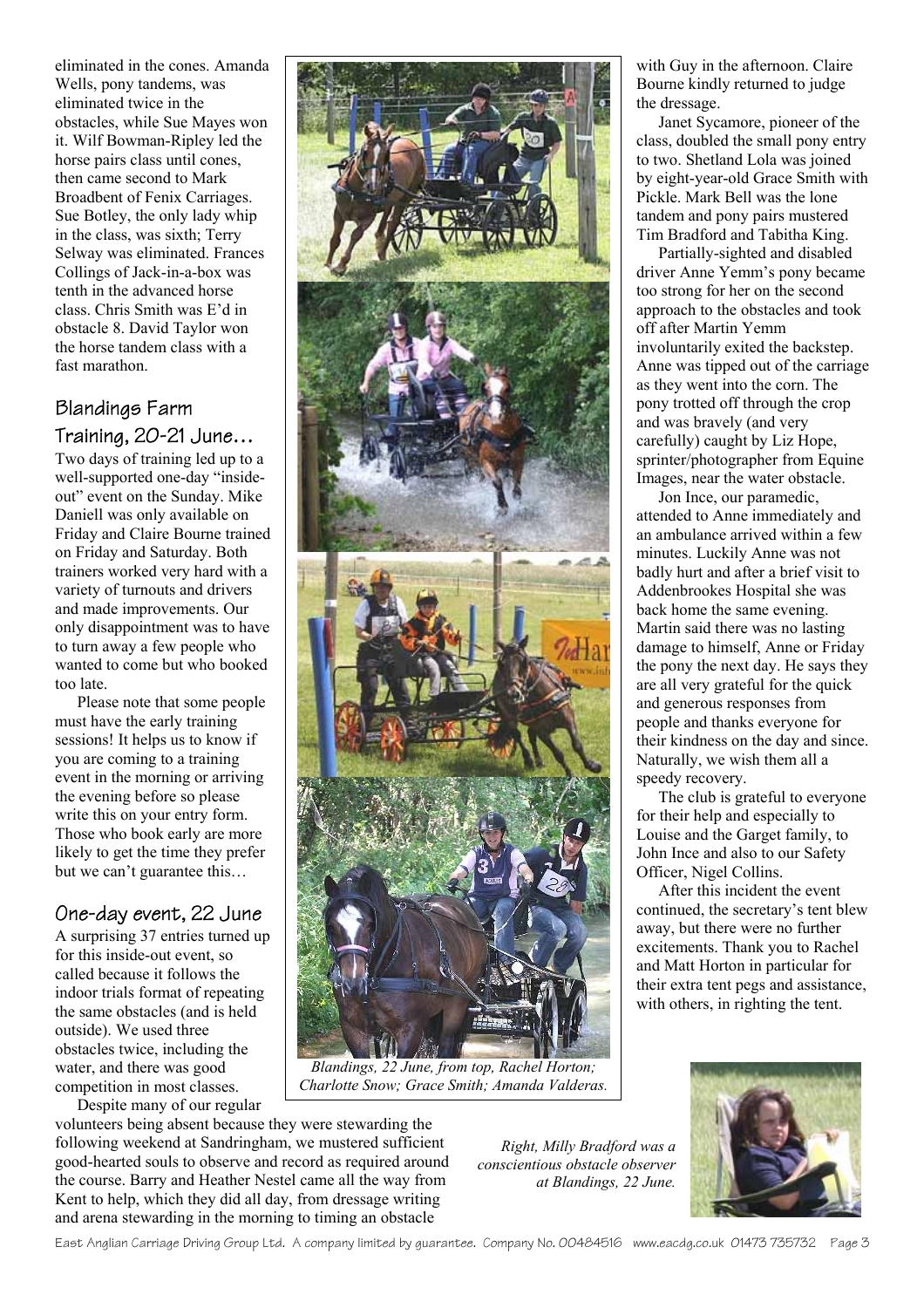## Euston Park Event – 31 May-1 June

*by kind permission of the Duke of Grafton* 

This is one of the club's favourite traditional venues, with four permanent rustic obstacles set around the scenic park and Temple. Moles are of a particularly industrious breed in this part of Suffolk and Jim Broatch, the estate manager, arranged for new tracks to be ploughed and harrowed between the obstacles so most of use managed to keep our teeth intact on the marathon.

 A working party of Rita and Tom McGregor broke the back of the tidying up around the obstacles on the (dry) Saturday before the event and Nick Westwood, Stephanie

Richards, David Taylor, Mike Watts and I finished the job with strimmers and string on Sunday (very wet). Janice Parker, Claire Bourne, Mike and I arrived the following Thursday to get a head start on setting everything up. Sid King brought the club's trailer.

 No-one could remember having two dressage arenas at Euston and we had to find room for these on the flattest ground. The problem was that the grass had not been cut. After we'd damply decided where the arenas should go, we watched the rain, ate local strawberries and drank tea…

 Friday was fine, fortunately, and a Huge Tractor turned up and mowed everything, including the stable field. We were blessed with good weather for the event, sunny on Saturday and pleasantly cooler for the marathon. We built an indoorstyle obstacle between the dressage arenas and used the usual copse of trees for our fifth and sixth obstacles. The marathon was three phases, with section A, any pace, leaving from the far end of the park and returning to the same gate at the finish. Section D, the walk, zigzagged on the flat where the dressage arenas had been. The halt was next to the site of the old clubhouse and section E started from here and ended in the park coming back towards the stable field. This arrangement worked well for competitors, stewards and our several spectators because there was always someone zipping between or around obstacles, off to start A or on the walk section. It was unusually companionable: so often we only meet the turnouts in front and behind us and it was good to see drivers from other classes around. The Duchess of Grafton visited on Saturday and declared how much she and the Duke enjoy seeing us from the house.

 There were 40 turnouts. Bridget Randall was our able and very welcome scorer, Jean Lane was TD and Nigel Collins our Safety Officer.

 Jill Wood was thrilled with Appaloosa Charlie's marathon, especially after it was pointed out that she was even faster through the obstacles than she'd thought, owing to penalties on the sections. Janet Sycamore was again delighted with her small pony class and looks forward to

> more little friends (11.2 hands and under) joining her in the future.

*If you have to leave before the prize-giving at an event, please leave a large letter sae with the event secretary for any rosettes you might have won if you wish them to be sent to you.* 

## Volunteers wanted for Blandings, 2 & 3 August and Ashfields, 20 & 21 September

Our band of volunteers enjoy themselves at our events, as well as taking seriously their observing and recording tasks. We always welcome an extra pair of hands and eyes and stewarding is a good way to make new friends and learn the rules.

 Spectating is the first small step to potentially becoming involved, of course. Do you have interested friends or neighbours who'd like to come and watch? Can you help us to find more people who might help in the future?

 If you aren't driving, can you spare a morning or an afternoon on Saturday or Sunday? Bring a friend? You can enjoy close-up spectating and learn a lot – as well as have some fun – being one of the team. We always need more helpers. Can you help someone?

 Please call Hilary Ray 01206 251339 and leave your contact number if you'd like to join the volunteers or to put her in touch with new people.



*Euston Park, from top: Jill Wood; Goldie Francis, John Everett grooming; Gary Power exits obstacle 6; Wilf collects the scores.*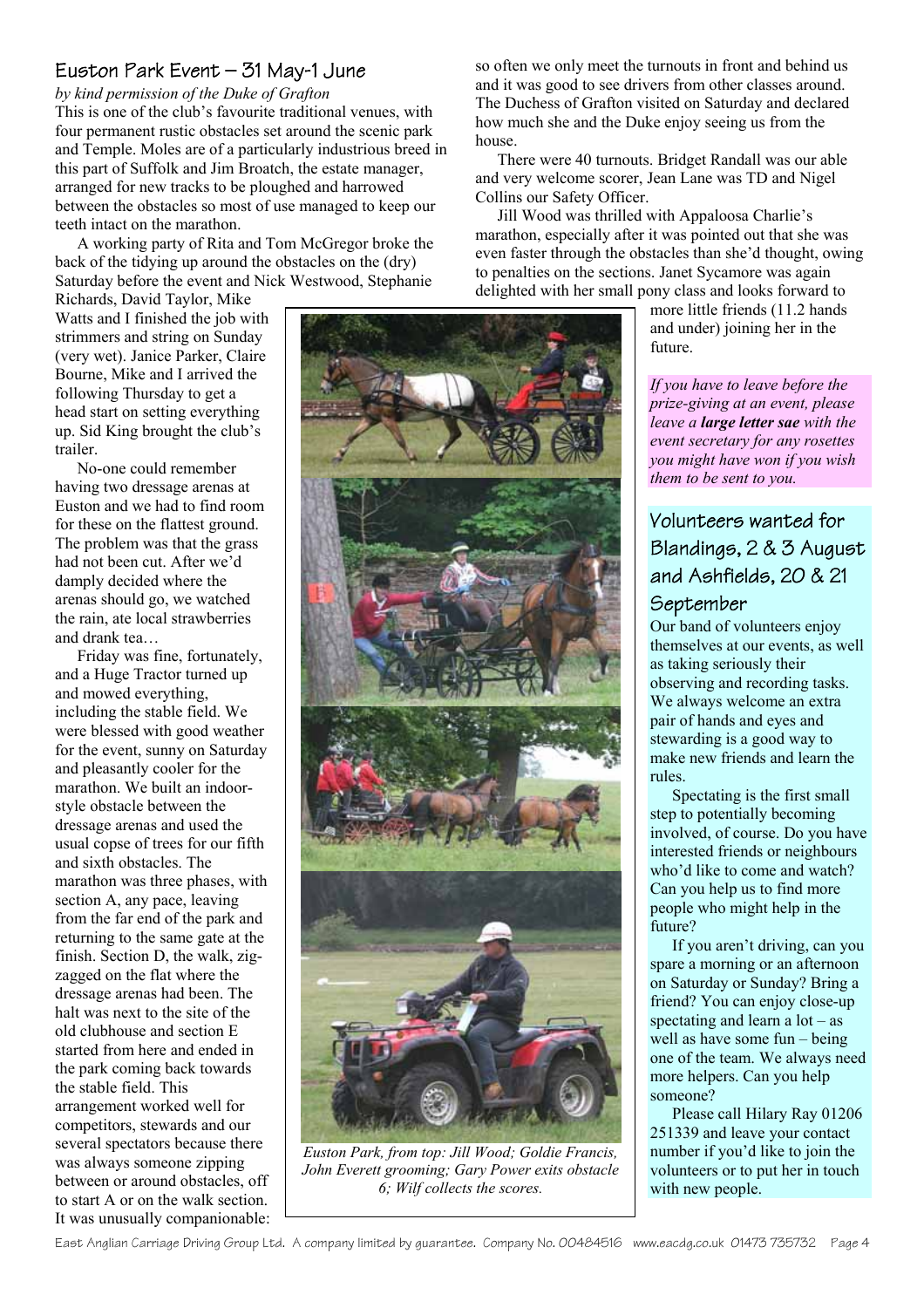## Forthcoming Events 2008 *Date Venue (closing date)*  2-3 August Blandings Farm two-day event with novice qualifier classes *(18 July)*

| $12-14$ August  | Ashfields Junior Camp (1 August)            |
|-----------------|---------------------------------------------|
| 29-31 August    | <b>Ashfields Crinkly Camp</b>               |
| 20-21 September | Ashfields two-day event & club              |
|                 | championships – open to all $(5$ September) |
| 12 October      | Blandings Farm inside-out event (26 Sept)   |
| the November    | AGM, Ashfields Clubhouse                    |

Note that the club championships at Ashfields, 21-21 September, are open to everyone: you don't have to qualify to enter. There are lots of special trophies and points league cups to win. Closing date Friday 5 September. Enter now!

# Rent-a-groom? Buddies wanted?

Anyone can get involved in carriage driving. Would you like to go on the back of someone's turnout at an event in any phase? Are you a driver without a groom? Or an experienced driver who'd like to "buddy" or help newcomers competing at event? Please call or email Fiona if you'd like to know more or join in. Please note that we cannot guarantee this service!

# Qualification/competence forms…

Tim Bradford was the first person to complete his single-topairs EACDG competence card with Veronica Zwetsloot close behind. Congratulations! They are both bringing on a pair of ponies and Tim has already competed at Euston, Blandings and Sandringham with his pair of chestnuts, ably supported by daughters Victoria and Harriet. Youngest daughter Milly and Tim's wife Natalie are new recruits to stewarding, too. Veronica brought her Welsh A grey pair to the Blandings training days and has gained a lot of

experience backstepping for pairs driver Caronne Daft. Jimmi, who's You don't get a refund if you miss out some cones!

been driven by Veronica as a single pony, was praised for being fitter than many bigger ponies and horses at the end of a Midlands event recently and now she's working on a fitness programme for the other half of her pair.

# Blandings Farm 2-3 August - Closing date 18 July **ENTER NOW online or in the post!**

If you competed at Sandringham this will be a doddle: owing to the novice qualifier class guidelines, we are only allowed to gate the obstacles up to E although we are hoping to have the seven obstacles permitted, provided we can steward them effectively. We need three or four people per obstacle on Sunday, so that's over 30 people, including section timers. You can help – ask your friends, family and neighbours now!

 Please call Hilary Ray to let her know you have some extra hands and make sure your friends know when and where to go. They get refreshments and lunch provided free.

*Blandings Farm's post code is CB7 5QQ. Maps and directions can be downloaded and printed from our website. Beware the three-ton limit on the bridge approaching Blandings from the south…* 

# Come to Crinkly Camp – 29-31 August

There are still places remaining on the second "training camp for grown-ups" at Ashfields. The cost is £250 for one driver (club member) and one groom. If you wish to come on the August camp, please enter and pay online, or send in your form (from the yearbook or website) and cheque, payable to EACDG Ltd. to Mike Watts. If you come by yourself, without a groom, the cost is £212.50 (EACDG members). We regret that we cannot guarantee a place for you until we have received payment: "first come, first served". If you wish to hire a stable at Ashfields, please contact Zoe now.

*Photos in this newsletter thanks to Mike Watts and Fiona Powell. See lots more on Mike's website, where photos can be downloaded free for personal use - [www.mikewatts.com](http://www.mikewatts.com/)*

 *Racing Liz Hope of Equine Images has some lovely pictures from Sandringham and Blandings for sale, go to [www.equine-images.co.uk](http://www.equine-images.co.uk/) to see a good selection. Liz also takes commissions for portraits. Please support her and she'll come to more of our events.* 

## Same rules for all – some reminders

As a club we aim to apply the rules fairly and without favouritism. Everyone – even committee members – are subject to the same rules... It's actually less fun to compete if someone has avoided penalties that they should have received. The rules are not waived unless there are *very exceptional* circumstances.

 Always check your score and ask if you do not understand it: scorers have been known to make mistakes and we want to get it right. However, please do not complain to officials when you have made a mistake or forgotten something or just don't know the rules. Sometimes we may make allowances, such as giving

penalties instead of eliminating a prenovice driver, and

there may be times when unusual conditions require some tolerance. However, although we are "just a club", we believe that it's fairest for all to stick to the BHDTA rulebook. If you have not got one, you can get it from their office or from their website, [www.horsedrivingtrials.co.uk.](http://www.horsedrivingtrials.co.uk/)

- The driver is responsible for whoever is on their carriage, how they are dressed and for their behaviour.
- The groom must not speak or indicate the course such as by pointing or by tapping the driver – or communicate in any way during the driver's dressage and cones performance.

Note: if the groom *appears to be* speaking or communicating with the driver, it may be recorded on the score sheet and penalties may be awarded accordingly for each instance. Make sure your groom sits back and does not hold on to the carriage in such a way that he or she might be

able or might appear to be touching you.

 Helmets again – your committee asks you, please wear a

"It depends what sort of accident you're planning to have…" - Sallie Walrond.

helmet or hard hat at all EACDG competitions and training events when you are on a carriage whenever you are not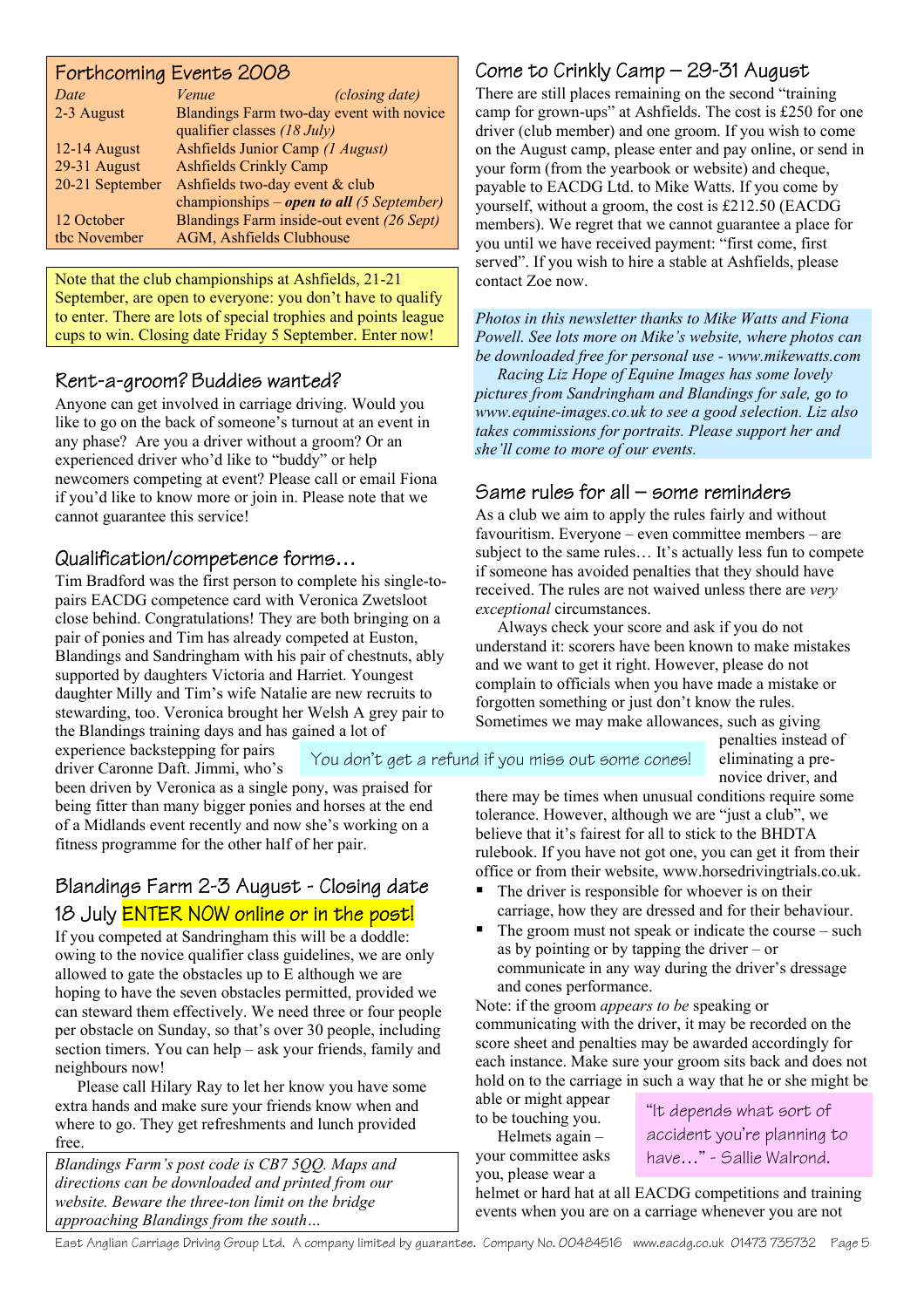required to be in presentation dress. This request includes children and people hitching a lift. Please wear a helmet when exercising your horse, riding or driving, at an event.

 You cannot plan what sort of accident to have: if you fall on your head when you are not wearing a helmet, you are likely to suffer a worse injury. If you are injured at an event, it means we have to fill in lots of forms… and we do actually care about you and don't want you to get hurt!

We appreciate that many people don't usually wear a helmet, however we all need to take even greater care of our own and others' safety while at events because an accident could have serious long-term consequences for the club as well as for individual committee members and helpers. You set an example to others, so the more people who wear hard hats, the better… (Or should we ask everyone who does not wear a helmet to help us clear the ground and take down the tent at the end of the event? Ha, joke – *or is it?*)

 *Your active support of this policy is greatly appreciated.* 

## Quad bikes, motorbikes and similar vehicles

Only competitors, grooms and event officials may use these vehicles and may drive cars on the course when transport is required and only when permitted to do so.

Permission may be withdrawn without notice if ground

| "You have about   |
|-------------------|
| five strides in   |
| which to stop a   |
| horse from        |
| running away" $-$ |
| David Taylor.     |

conditions and other reasons require it. Not every landowner welcomes the use of motorbikes and quads on their tracks and fields: we are guests at a venue.

 Please always wear a helmet when riding a motorbike, quad or similar vehicle at any time at an event *(even when you have just done* 

*your hair)*. In accordance with BHDTA rules, children under 14 must not be allowed to ride motorised bikes or quads or to drive cars at events: we do not wish to spoil anyone's fun but it's more important that we avoid accidents. *(Yes, I wear a helmet when peeling potatoes, varnishing my nails, doing the ironing...)* 

## Junior Training Camp – 12-14 August

There are still places available: please book early to avoid disappointment. £175 per driver with pony. Meals for helpers are extra. Call Jacqui Clarke for more information. See the website for the latest schedule. Call Zoe Morgan to book a stable.

#### Welcome to new members

Bill and Beverley Page are keen to get started competing with their young pony, long-reining him at Blandings training day to get him used to all the excitement. They helped steward obstacle 6 at our club event at Sandringham.

 Jan Worden, previous owner of Pickle, Grace Smith's "drive", has competed indoors at Swaffham and wants to do more competitive driving with her new pony.

 Dean Shelton, Dale Ablitt, Anna Bowles, Sarah Giddings and Christopher Priestley have recently joined the club – welcome to all!

#### Runaway horses – how to deal with

If you see a runaway horse, *never* put yourself in danger trying to stop it or head it off.

 Never run in front of a runaway horse or pony, however easy it might look to stop it.

 When it is stopped and someone is holding the horse and you are all safe, check the horse, the harness and carriage for injury or damage before doing anything else.

 If it can be done safely, it is best for an experienced person – with help – to take the horse or pony out of the carriage where it stands and to lead it calmly back to the stable field, preferably avoiding other people and horses.

 Do not drive the horse at this point under any circumstances, even if the driver or owner wishes it to be driven. Remember that at an event there are other people and horses around and safety comes first. The horse may be injured and the carriage and harness damaged.

 After the horse has been thoroughly checked, if it is calm and unhurt and its owner agrees, if it is safe to do so and there is a quiet, fenced area away from other people and horses where this can be done, it may be put back in the carriage or long-reined briefly and calmly with the intention of regaining its confidence. Please keep your own and other people's safety and welfare in mind at all times.

 *Remember that what you might do at home is not necessarily the best course of action when you are in a public place and there are other people and their horses, dogs and children about.* 

#### Members news

Janet Seaman is recovering from a small fracture in her lower leg and, sadly, may not be competing for the rest of this season. We wish her a speedy recovery.

 Owing to other commitments, Janice Parker has resigned from the committee although she and Sid King will still help to run the events and to move the trailer between sites.

 "Thank you, Janice, for all your hard work and for your generous, good-humoured and positive contributions to the committee and the club."

#### Would you do something for us?

Would you like to help at an event? There are always tasks to be done and taking over even a simple thing, like putting up and taking down road signs, is a great help. Why not think about what you can do for the club, even if it's only for one event? Get in touch with Fiona now!

#### Trace carriers

John and Jo Attenborough enjoyed judging the presentation at Euston Park and were pleased with the effort made. Trace carriers were sometimes ingenious: one person had made theirs out of a pair of spur straps.

**Tip:** make sure the trace carriers, whatever they are made of, allow the trace to be perfectly straight from collar to carriage. Ideally the carrier should hang a little loose below the trace when your horse stands on level ground. If your trace carriers are too tight, they will rub your traces and may pull down on the breeching or loin strap.